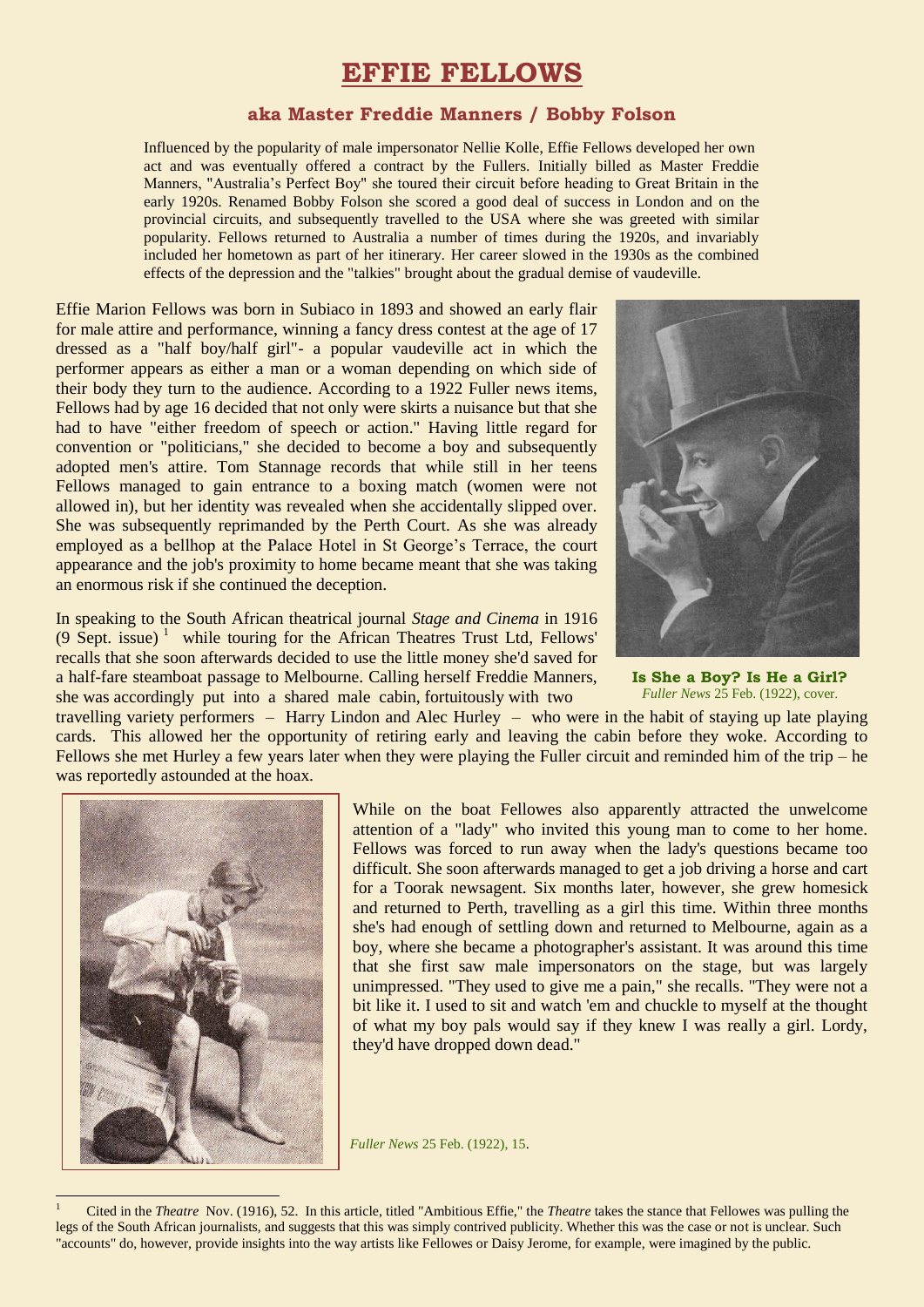After another visit back home Fellowes once again ran off – this time to Sydney where she learned to drive a car on the scenic railway in the White City recreation park. The personal nature of the young driver of Car 4 made it a popular choice with regular patrons and in this way she made the acquaintance of Ben Fuller and the actor Fred Niblo. At the conclusion of the holiday season she managed to convince her boss to give her a letter of introduction to see the head of Fullers Theatres. At initial meeting, at which time Fuller remembered the young man, he asked what he could do. Fellowes "impudently" replied that he was an impersonator and was given the opportunity of an audition the following day. When he turned up in feminie attire and Fuller tumbled to the earlier deception Fellowes was offer a contract on the spot.

Billed her as Freddie Manners, "Australia's Perfect Boy" Fellows' career was launched by the Fullers in Sydney in 1915. She then toured the firm's Australian and New Zealand circuits and in the process developed into an extraordinarily gifted and popular entertainer. At the conclusion of the Fullers contract she was booked to tour India for the Randman circuit, followed by a contract with the African Theatres Trust Ltd in South Africa in 1916. The *Theatre* also notes that Fellowes was travelling at this time with her partner, Piquo, the Acrobatic Clown – who also appeared on the same bills.<sup>2</sup>

A review of Fellows' appearance at the Wellington Town Hall, New Zealand in 1915 provides some insight into her act at that early stage of her career: "Her appearance was heralded by some kinematograph pictures where she is seen on the day of the recent Belgian collection. She makes a capital boy – her make-up was admirable – and as such she contributed a couple of songs. She received warm applause" (EP: 25 May 1915, 3).

By 1922 Fellows had toured the world as variety performer – appearing in America, Great Britain, the East, Europe and Africa. While in England, she had assumed the stage name Bobby Folson and was a great success in 1922 when she donned a top hat and tails to perform at the London Palladium. She was also a big hit on American stages, performing alongside some of the era's most famous stars, Al Jolson, Sophie Tucker and Stan Laurel. A review from a New York newspaper of the time states: "Effie Fellows is the greatest boy impersonator in her line, and we say that bearing in mind that there have been other great ones. High praise indeed considering Vesta Tilly, possibly the most well known male impersonator of the early twentieth century, had also performed in New York not long before."

#### Boy or Girl? Ask the Policeman



Effie Fellows, the clever male impersonator at Fuller's New Theatre, Sydney, consults a policeman without him penetrating her disguise.

*Fuller News* 25 Feb. (1922), 11.

1